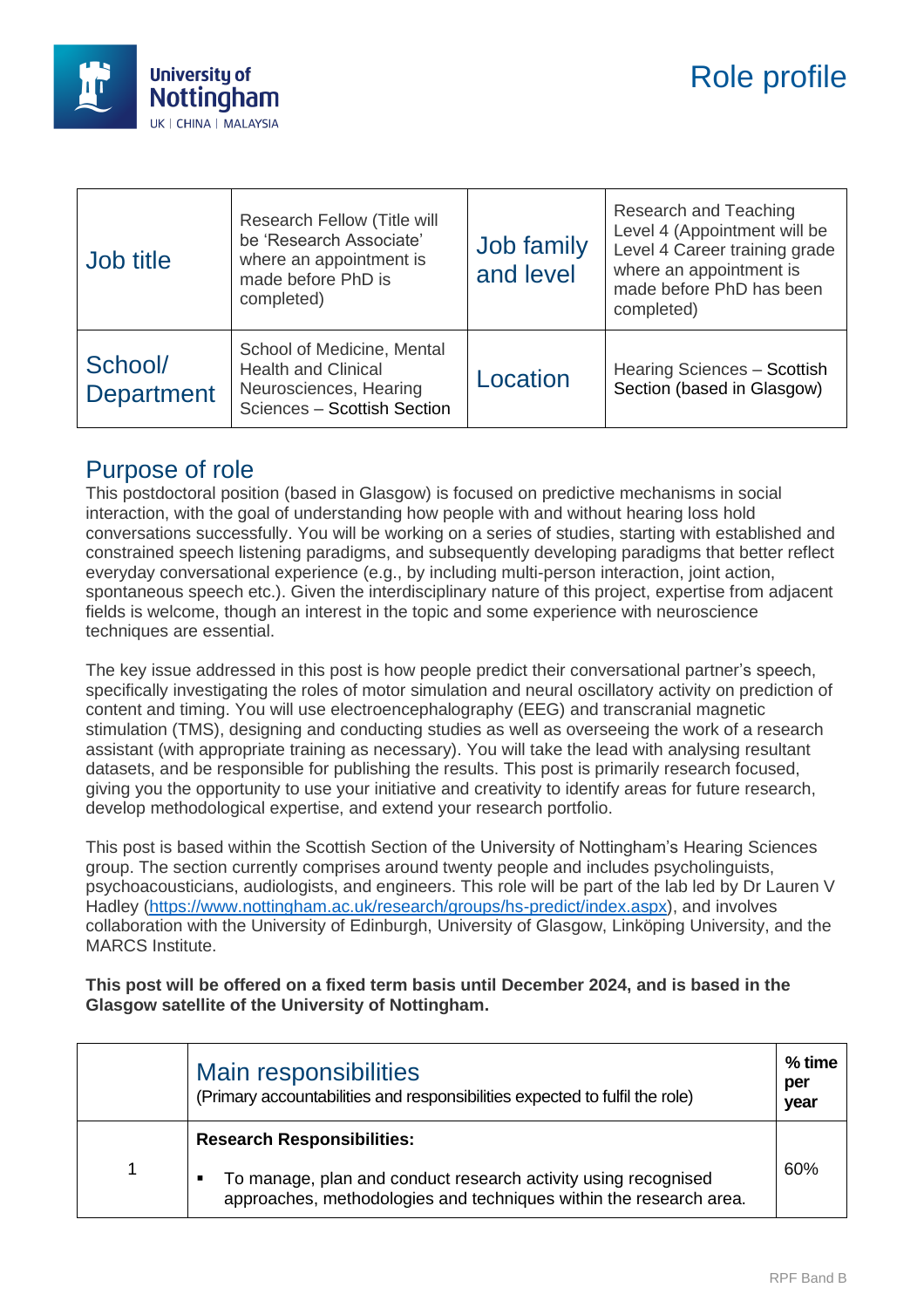|                | To identify solutions to ensure research objectives are met and<br>deadlines, involving collaboration with others.<br>To continue to develop personal skills in and knowledge of research<br>٠<br>methods, and contribute to the group's development or choice of<br>methods                                                                                                                                                                                                                                               |     |
|----------------|----------------------------------------------------------------------------------------------------------------------------------------------------------------------------------------------------------------------------------------------------------------------------------------------------------------------------------------------------------------------------------------------------------------------------------------------------------------------------------------------------------------------------|-----|
| $\overline{2}$ | <b>Engagement, Communication and Continuation Responsibilities</b><br>To write up research work for publication and/or contribute to the<br>dissemination at national/international conferences, resulting in<br>successful research outputs.<br>To collaborate with academic colleagues on areas of shared interest for<br>٠<br>example through collaborative or joint research projects.<br>To build relationships with internal and external contacts to develop<br>٠<br>knowledge and facilitate future collaborations | 30% |
| 3              | Teaching:<br>To supervise undergraduate and/or postgraduate students<br>projects as appropriate.<br>To participate in the assessment of student knowledge and co-<br>supervise projects at Masters level.<br>You are expected to contribute to teaching that is in balance with<br>$\blacksquare$<br>wider contributions to research and other activities.                                                                                                                                                                 | 10% |
| 4              | Other:<br>Any duties as required in accordance with the nature and grade<br>of the post.<br>Continuous professional development each year, with the support<br>٠<br>and guidance of your line manager                                                                                                                                                                                                                                                                                                                      |     |

# Additional Information

This post is to be based in Hearing Sciences – Scottish Section, a satellite of the University of Nottingham based in Glasgow. The section's research focuses on hearing in everyday life, from measuring micro communication behaviours in state-of-the-art labs, to recording responses to realworld situations using smartphone-based techniques. This post is part of Lauren V Hadley's UKRI Future Leader Fellowship, focused on hearing in a social world [\(https://www.nottingham.ac.uk/research/groups/hs-predict/index.aspx\)](https://www.nottingham.ac.uk/research/groups/hs-predict/index.aspx).

Our facilities include two large chambers with high-fidelity loudspeaker arrays, allowing recreation of a multitude of auditory environments, as well as motion-tracking systems to measure body movement, eye-tracking systems to measure gaze and pupil responses, and multiple electroencephalography (EEG) systems to measure neural activity. We will soon be extending our lab to include transcranial magnetic stimulation (TMS) equipment.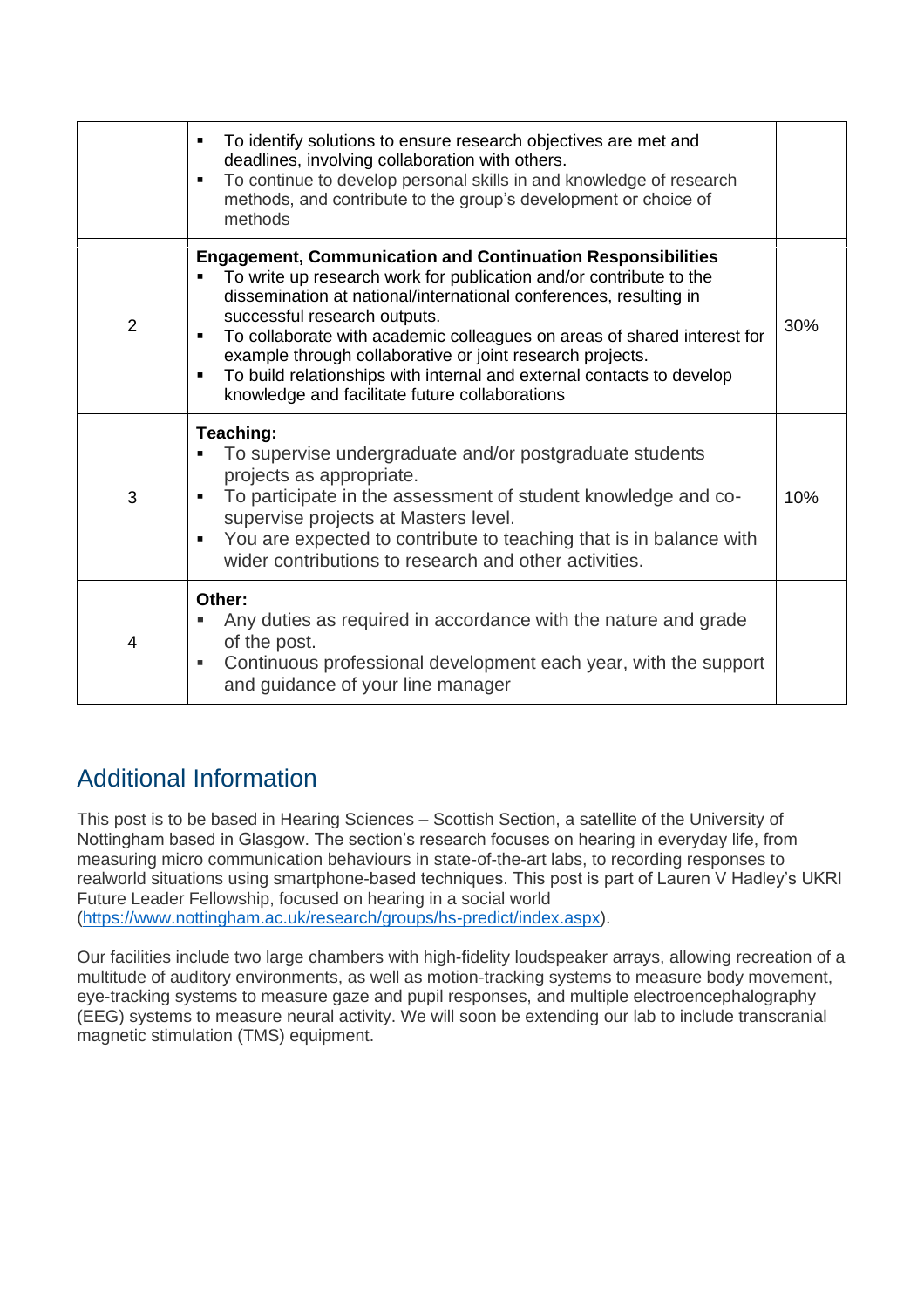## Person specification

|                                                                               | <b>Essential</b>                                                                                                                                                                                                                                                                                                                                                                                | <b>Desirable</b>                                                                                                                                                                                                                        |
|-------------------------------------------------------------------------------|-------------------------------------------------------------------------------------------------------------------------------------------------------------------------------------------------------------------------------------------------------------------------------------------------------------------------------------------------------------------------------------------------|-----------------------------------------------------------------------------------------------------------------------------------------------------------------------------------------------------------------------------------------|
| <b>Skills</b>                                                                 | Excellent oral and written<br>٠<br>communication skills, including the<br>ability to communicate complex<br>information with clarity<br>Strong statistical skills<br>٠<br>Ability to build relationships and<br>٠<br>collaborate with others, both<br>internally and externally<br>Ability to organise and prioritise<br>٠<br>work and resource requirements<br>to conduct research effectively |                                                                                                                                                                                                                                         |
| Knowledge and<br>experience                                                   | <b>Experience designing</b><br>ш<br>neuroscience experiments (e.g.,<br>using EEG, MEG, TMS, fMRI etc)<br>Experience analysing timeseries<br>ш<br>data (e.g., EEG, MEG, eye-<br>tracking, motion data)<br>Familiarity with literatures relating<br>٠<br>to language<br>cognition/neuroscience, prediction<br>processes, or hearing loss                                                          | Expertise in EEG or TMS<br>g,<br>specifically<br>Programming experience (e.g.,<br>٠<br>MATLAB, Python, R)<br>Experience running experiments<br>g,<br>with human participants<br>Experience managing staff/<br>П<br>supervising students |
| <b>Qualifications,</b><br>certification and<br>training<br>(relevant to role) | PhD (or near completion) in<br>ш<br>cognitive science, experimental<br>psychology, neuroscience, hearing<br>sciences or a related area, or the<br>equivalent in professional<br>qualifications and experience in<br>research area.                                                                                                                                                              |                                                                                                                                                                                                                                         |
| <b>Other</b>                                                                  | Willingness to adopt the Ethos and<br>Principles of the School of<br>Medicine.                                                                                                                                                                                                                                                                                                                  |                                                                                                                                                                                                                                         |



The University strongly endorses Athena SWAN principles, with commitment from all levels of the organisation in furthering women's careers. It is our mission to ensure equal opportunity, best working practices and fair policies for all.